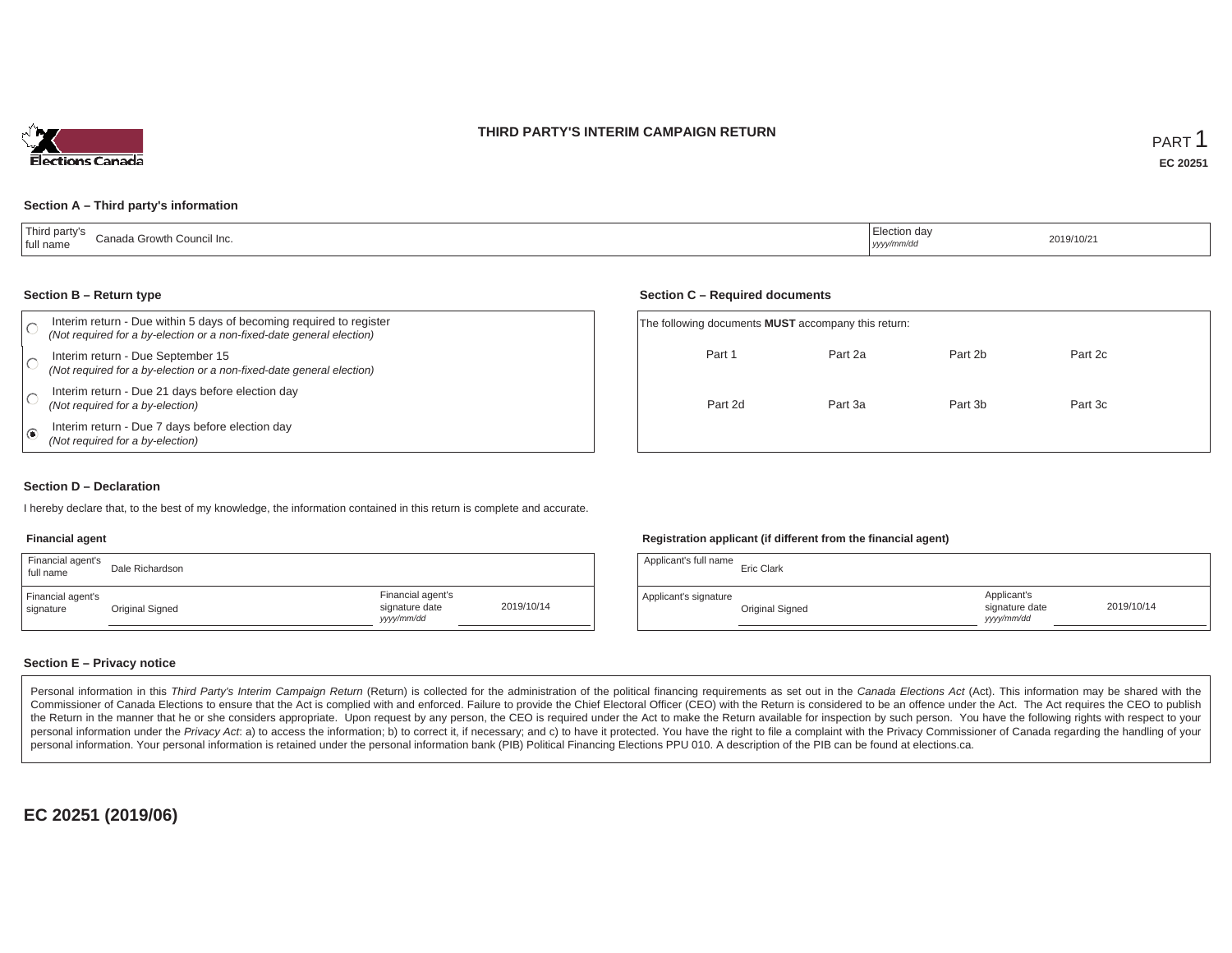

## **THIRD PARTY'S INTERIM CAMPAIGN RETURN THIRD PARTY'S INTERIM CAMPAIGN RETURN<br>Statement of monetary contributions received**

| No. | Full name                                                                         | <b>Street</b><br>no. | <b>Street</b> | Apt. | City                                                                           | Prov./<br>Terr. | Postal<br>code | Date<br>received<br>yyyy/mm/dd                         | Individual | Business /<br>Commercial<br>organization | Government | Trade union | Corporation<br>without share<br>capital | Unincorporated<br>organization or<br>association |
|-----|-----------------------------------------------------------------------------------|----------------------|---------------|------|--------------------------------------------------------------------------------|-----------------|----------------|--------------------------------------------------------|------------|------------------------------------------|------------|-------------|-----------------------------------------|--------------------------------------------------|
|     |                                                                                   |                      |               |      |                                                                                |                 |                |                                                        | \$         | S.                                       | \$         | \$          | \$                                      | S.                                               |
|     | 127 David Hammermeisler                                                           |                      |               |      | Estevan                                                                        | <b>SK</b>       | S4A 2Y1        | 2019/10/03                                             | 1,000.00   |                                          |            |             |                                         |                                                  |
|     | 131 David Jamieson                                                                |                      |               |      | Lacombe Cnty                                                                   | AB              | <b>T4E 0C4</b> | 2019/10/10                                             | 250.00     |                                          |            |             |                                         |                                                  |
|     | 133 Jeffrey Weigensberg                                                           |                      |               |      | Toronto                                                                        | ON              | M3H 5V5        | 2019/10/10                                             | 250.00     |                                          |            |             |                                         |                                                  |
|     | 141 Tom Mercier                                                                   |                      |               |      | Regina                                                                         | SK              | <b>S4W 0R5</b> | 2019/10/11                                             | 500.00     |                                          |            |             |                                         |                                                  |
|     | 143 Slan Grad                                                                     |                      |               |      | Rocky View Cnty                                                                | AB              | <b>T4B 4L9</b> | 2019/10/11                                             | 5,000.00   |                                          |            |             |                                         |                                                  |
|     | 146 Pal Ottman                                                                    |                      |               |      | Calgary                                                                        | AB              | T2P 3P4        | 2019/10/12                                             | 250.00     |                                          |            |             |                                         |                                                  |
|     | 149 Paul Valentine                                                                |                      |               |      | Calgary                                                                        | AB              | <b>T2S 0T8</b> | 2019/10/11                                             | 5,000.00   |                                          |            |             |                                         |                                                  |
|     | 150 Timothy J Hearn                                                               |                      |               |      | Calgary                                                                        | AB              | <b>T2T 3K9</b> | 2019/10/03                                             | 5,000.00   |                                          |            |             |                                         |                                                  |
|     |                                                                                   |                      |               |      |                                                                                |                 |                |                                                        |            |                                          |            |             |                                         |                                                  |
|     |                                                                                   |                      |               |      |                                                                                |                 |                |                                                        |            |                                          |            |             |                                         |                                                  |
|     |                                                                                   |                      |               |      |                                                                                |                 |                |                                                        |            |                                          |            |             |                                         |                                                  |
|     |                                                                                   |                      |               |      |                                                                                |                 |                |                                                        |            |                                          |            |             |                                         |                                                  |
|     |                                                                                   |                      |               |      |                                                                                |                 |                |                                                        |            |                                          |            |             |                                         |                                                  |
|     |                                                                                   |                      |               |      |                                                                                |                 |                |                                                        |            |                                          |            |             |                                         |                                                  |
|     |                                                                                   |                      |               |      |                                                                                |                 |                | Totals carried forward from previous page \$           |            |                                          |            |             |                                         |                                                  |
|     |                                                                                   |                      |               |      | Total amount of monetary contributions by contributors who gave over \$200 (A) |                 |                |                                                        | 17,250.00  |                                          |            |             |                                         |                                                  |
|     | Number of contributors who gave over \$200                                        |                      |               |      |                                                                                |                 |                |                                                        | 8          |                                          |            |             |                                         |                                                  |
|     | Total amount of monetary contributions by contributors who gave \$200 or less (B) |                      |               |      |                                                                                |                 |                |                                                        | 1,030.00   |                                          |            |             |                                         |                                                  |
|     |                                                                                   |                      |               |      |                                                                                |                 |                | Number of contributors who gave \$200 or less          | 16         |                                          |            |             |                                         |                                                  |
|     |                                                                                   |                      |               |      |                                                                                |                 |                | Total amount of all monetary contributions (A+B)       | 18,280.00  |                                          |            |             |                                         |                                                  |
|     |                                                                                   |                      |               |      |                                                                                |                 |                | Number of contributors who gave monetary contributions | 24         |                                          |            |             |                                         |                                                  |

| Third<br>  party | ∴anar<br>COUNCIL INC.<br>. rowth | 2019/10/21<br>,,,,, | Page<br>ັ |
|------------------|----------------------------------|---------------------|-----------|
|------------------|----------------------------------|---------------------|-----------|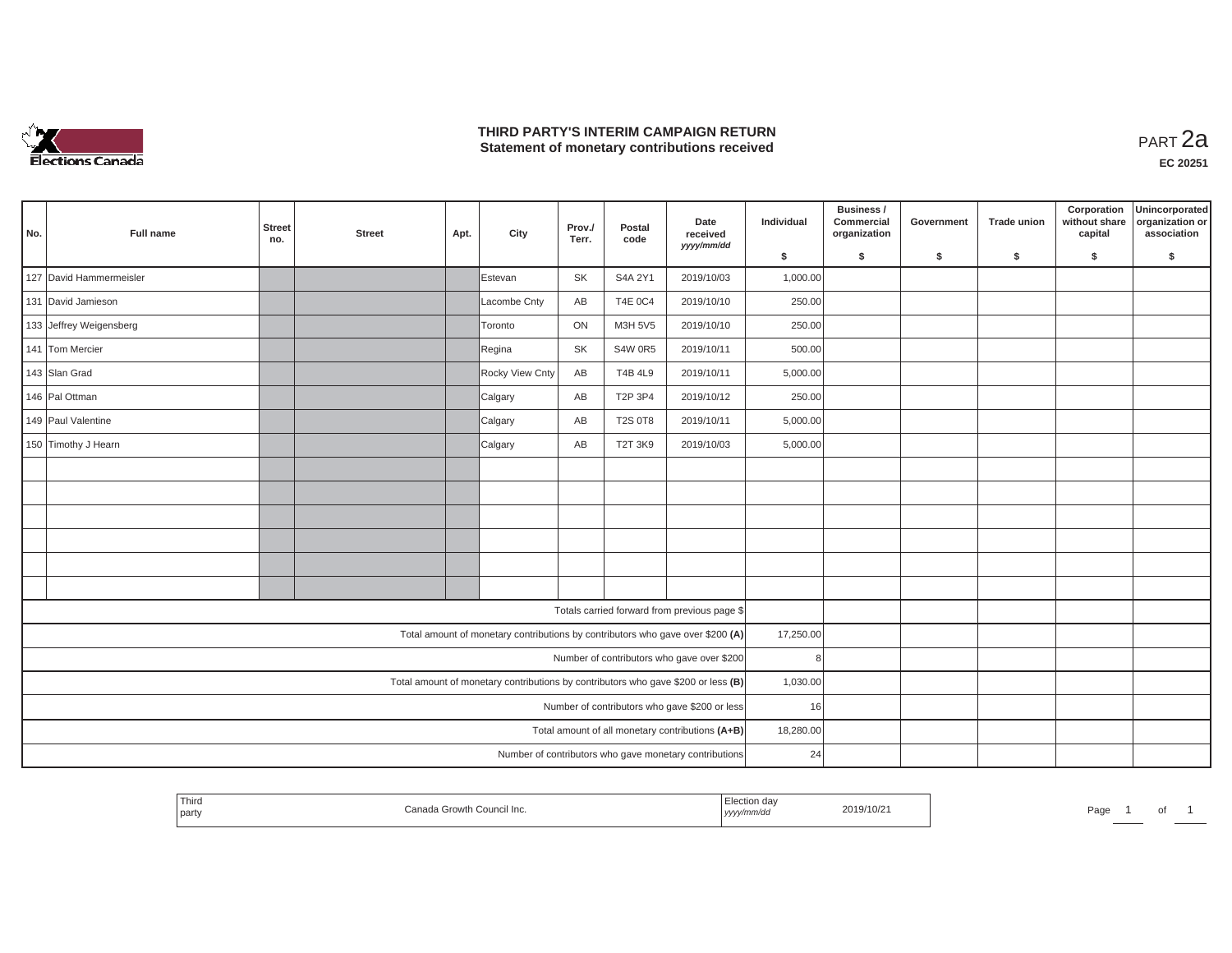

## **THIRD PARTY'S INTERIM CAMPAIGN RETURN**  THIRD PARTY'S INTERIM CAMPAIGN RETURN<br>Statement of non-monetary contributions received<br>**PART 2**b

**EC 20251**

| No.                                                                                   | Full name | Street<br>no. | <b>Street</b> | Apt. | City | Prov./<br>Terr. | Postal<br>code | Date<br>received<br>yyyy/mm/dd                                                     | Individual | Business /<br>Commercial<br>organization | Government | Trade union | Corporation<br>capital | Unincorporated<br>without share organization or<br>association |
|---------------------------------------------------------------------------------------|-----------|---------------|---------------|------|------|-----------------|----------------|------------------------------------------------------------------------------------|------------|------------------------------------------|------------|-------------|------------------------|----------------------------------------------------------------|
|                                                                                       |           |               |               |      |      |                 |                |                                                                                    | \$         | $\mathsf{s}$                             | \$         | $\sqrt{2}$  | \$                     | \$                                                             |
|                                                                                       |           |               |               |      |      |                 |                |                                                                                    |            |                                          |            |             |                        |                                                                |
|                                                                                       |           |               |               |      |      |                 |                |                                                                                    |            |                                          |            |             |                        |                                                                |
|                                                                                       |           |               |               |      |      |                 |                |                                                                                    |            |                                          |            |             |                        |                                                                |
|                                                                                       |           |               |               |      |      |                 |                |                                                                                    |            |                                          |            |             |                        |                                                                |
|                                                                                       |           |               |               |      |      |                 |                |                                                                                    |            |                                          |            |             |                        |                                                                |
|                                                                                       |           |               |               |      |      |                 |                |                                                                                    |            |                                          |            |             |                        |                                                                |
|                                                                                       |           |               |               |      |      |                 |                |                                                                                    |            |                                          |            |             |                        |                                                                |
|                                                                                       |           |               |               |      |      |                 |                |                                                                                    |            |                                          |            |             |                        |                                                                |
|                                                                                       |           |               |               |      |      |                 |                |                                                                                    |            |                                          |            |             |                        |                                                                |
|                                                                                       |           |               |               |      |      |                 |                |                                                                                    |            |                                          |            |             |                        |                                                                |
|                                                                                       |           |               |               |      |      |                 |                |                                                                                    |            |                                          |            |             |                        |                                                                |
|                                                                                       |           |               |               |      |      |                 |                |                                                                                    |            |                                          |            |             |                        |                                                                |
|                                                                                       |           |               |               |      |      |                 |                |                                                                                    |            |                                          |            |             |                        |                                                                |
|                                                                                       |           |               |               |      |      |                 |                |                                                                                    |            |                                          |            |             |                        |                                                                |
|                                                                                       |           |               |               |      |      |                 |                |                                                                                    |            |                                          |            |             |                        |                                                                |
|                                                                                       |           |               |               |      |      |                 |                | Totals carried forward from previous page \$                                       |            |                                          |            |             |                        |                                                                |
|                                                                                       |           |               |               |      |      |                 |                | Total amount of non-monetary contributions by contributors who gave over \$200 (A) |            |                                          |            |             |                        |                                                                |
|                                                                                       |           |               |               |      |      |                 |                | Number of contributors who gave over \$200                                         |            |                                          |            |             |                        |                                                                |
| Total amount of non-monetary contributions by contributors who gave \$200 or less (B) |           |               |               |      |      |                 |                |                                                                                    |            |                                          |            |             |                        |                                                                |
|                                                                                       |           |               |               |      |      |                 |                | Number of contributors who gave \$200 or less                                      |            |                                          |            |             |                        |                                                                |
|                                                                                       |           |               |               |      |      |                 |                | Total amount of all non-monetary contributions (A+B)                               |            |                                          |            |             |                        |                                                                |
|                                                                                       |           |               |               |      |      |                 |                | Number of contributors who gave non-monetary contributions                         |            |                                          |            |             |                        |                                                                |
|                                                                                       |           |               |               |      |      |                 |                |                                                                                    |            |                                          |            |             |                        |                                                                |

| Third<br>– ection da∨<br>2019/10/21<br>Canada Growth Council Inc.<br>Page<br>  party<br>yyyy/mm/dd |  | ◡ |  |
|----------------------------------------------------------------------------------------------------|--|---|--|
|----------------------------------------------------------------------------------------------------|--|---|--|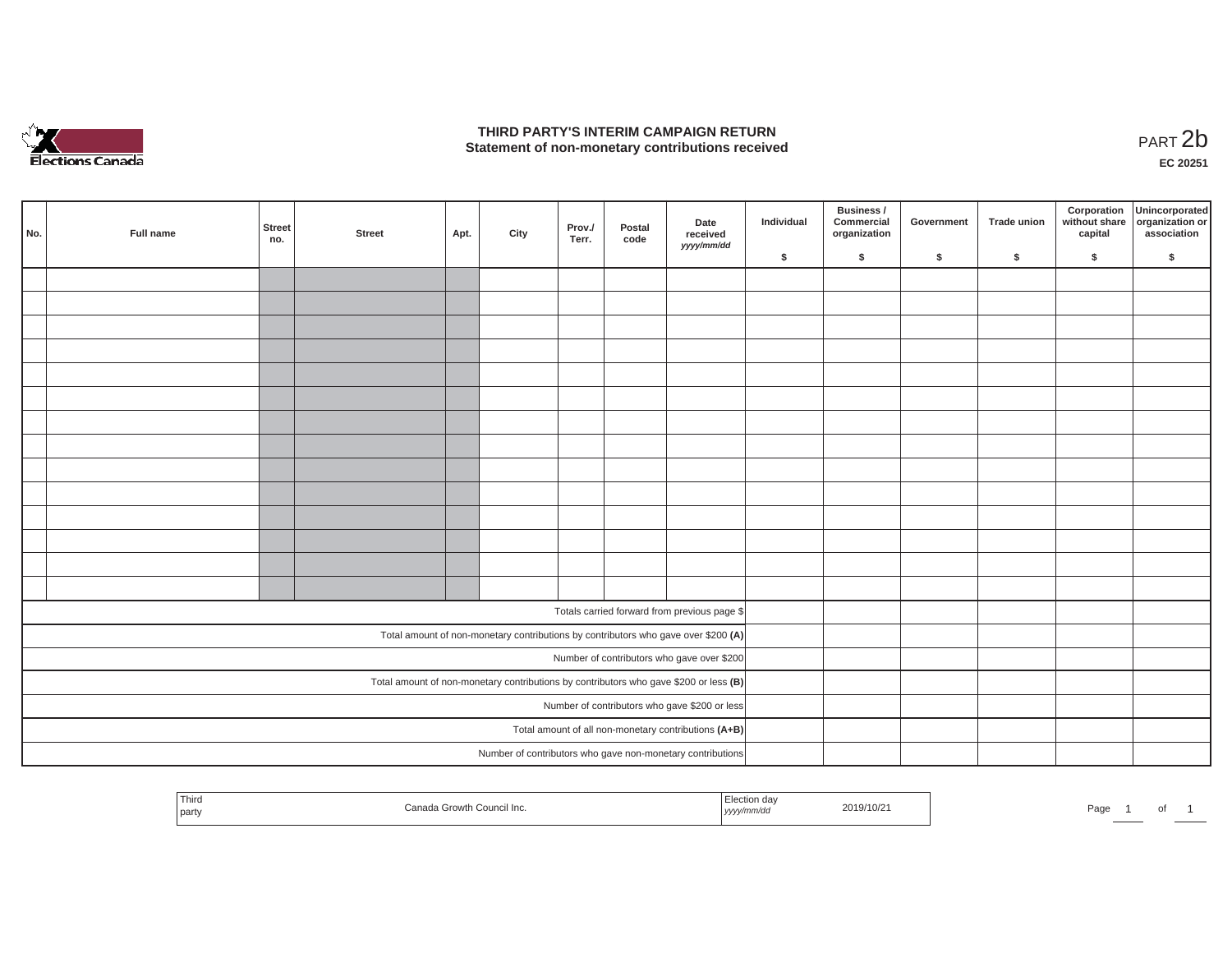

### **THIRD PARTY'S INTERIM CAMPAIGN RETURN**  RD PARTY'S INTERIM CAMPAIGN RETURN<br>Statement of operating loans received **PART 2c**

**EC 20251**

| No. | Full name                                 | <b>Street</b><br>no. | <b>Street</b> | Apt. | City | Prov./<br>Terr. | Postal<br>code | Date<br>received<br>yyyy/mm/dd                                    | Individual | Business /<br>Commercial<br>organization | Government | Trade union | Corporation<br>capital | Unincorporated<br>without share organization or<br>association |
|-----|-------------------------------------------|----------------------|---------------|------|------|-----------------|----------------|-------------------------------------------------------------------|------------|------------------------------------------|------------|-------------|------------------------|----------------------------------------------------------------|
|     |                                           |                      |               |      |      |                 |                |                                                                   | \$         | $\sqrt{2}$                               | \$         | $\sqrt{2}$  | \$                     | \$                                                             |
|     |                                           |                      |               |      |      |                 |                |                                                                   |            |                                          |            |             |                        |                                                                |
|     |                                           |                      |               |      |      |                 |                |                                                                   |            |                                          |            |             |                        |                                                                |
|     |                                           |                      |               |      |      |                 |                |                                                                   |            |                                          |            |             |                        |                                                                |
|     |                                           |                      |               |      |      |                 |                |                                                                   |            |                                          |            |             |                        |                                                                |
|     |                                           |                      |               |      |      |                 |                |                                                                   |            |                                          |            |             |                        |                                                                |
|     |                                           |                      |               |      |      |                 |                |                                                                   |            |                                          |            |             |                        |                                                                |
|     |                                           |                      |               |      |      |                 |                |                                                                   |            |                                          |            |             |                        |                                                                |
|     |                                           |                      |               |      |      |                 |                |                                                                   |            |                                          |            |             |                        |                                                                |
|     |                                           |                      |               |      |      |                 |                |                                                                   |            |                                          |            |             |                        |                                                                |
|     |                                           |                      |               |      |      |                 |                |                                                                   |            |                                          |            |             |                        |                                                                |
|     |                                           |                      |               |      |      |                 |                |                                                                   |            |                                          |            |             |                        |                                                                |
|     |                                           |                      |               |      |      |                 |                |                                                                   |            |                                          |            |             |                        |                                                                |
|     |                                           |                      |               |      |      |                 |                |                                                                   |            |                                          |            |             |                        |                                                                |
|     |                                           |                      |               |      |      |                 |                |                                                                   |            |                                          |            |             |                        |                                                                |
|     |                                           |                      |               |      |      |                 |                | Totals carried forward from previous page \$                      |            |                                          |            |             |                        |                                                                |
|     |                                           |                      |               |      |      |                 |                | Total amount of loans by lenders who provided over \$200 (A)      |            |                                          |            |             |                        |                                                                |
|     | Number of lenders who provided over \$200 |                      |               |      |      |                 |                |                                                                   |            |                                          |            |             |                        |                                                                |
|     |                                           |                      |               |      |      |                 |                | Total amount of loans by lenders who provided \$200 or less $(B)$ |            |                                          |            |             |                        |                                                                |
|     |                                           |                      |               |      |      |                 |                | Number of lenders who provided \$200 or less                      |            |                                          |            |             |                        |                                                                |
|     |                                           |                      |               |      |      |                 |                | Total amount of all loans (A+B)                                   |            |                                          |            |             |                        |                                                                |
|     |                                           |                      |               |      |      |                 |                | Number of all lenders who provided loans                          |            |                                          |            |             |                        |                                                                |

| <sup>I</sup> Third<br><sup>১</sup> h Council Inc.<br>Canada Growth<br>party | Election day<br>2019/10/21<br>yyyy/mm/dd | Page |
|-----------------------------------------------------------------------------|------------------------------------------|------|
|-----------------------------------------------------------------------------|------------------------------------------|------|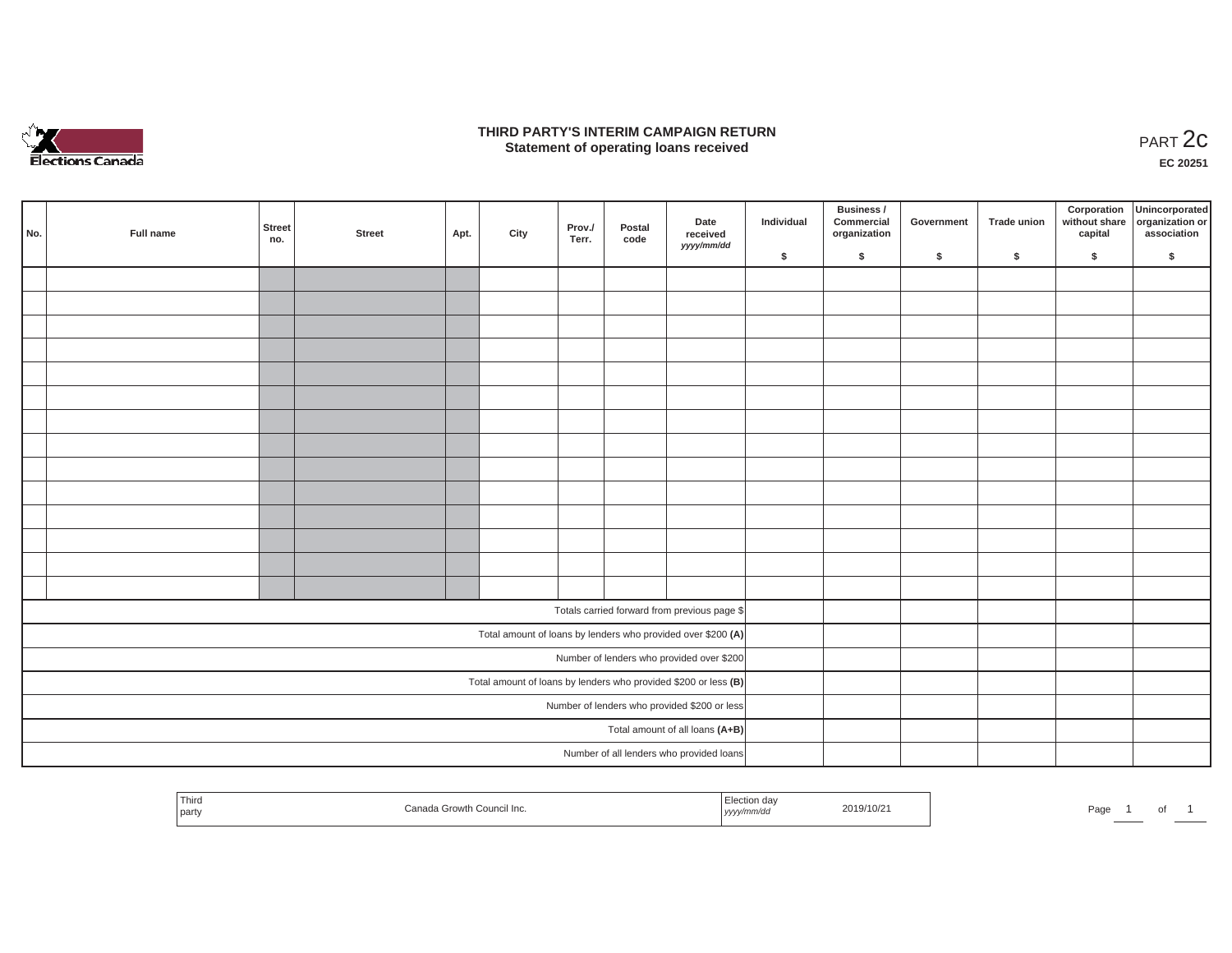

## **THIRD PARTY'S INTERIM CAMPAIGN RETURN SUMMARY STATE SUMMARY OF A SUMMARY OF A SUMMARY OF A SUMMARY OF A SUMMARY OF A SUMMARY OF A SUMMARY OF A SUMMA**<br> **Summary of inflows**

| No.          | Type of contributor / lender                    | <b>Monetary</b><br>contributions<br>(Part 2a)<br>\$ | Non-monetary<br>contributions<br>(Part 2b)<br>\$ | Loans<br>(Part 2c)<br>\$ | Total<br>\$ | Number of<br>contributors and<br>lenders |  |  |  |  |
|--------------|-------------------------------------------------|-----------------------------------------------------|--------------------------------------------------|--------------------------|-------------|------------------------------------------|--|--|--|--|
| 1.           | Individuals                                     | 18,280.00                                           |                                                  |                          | 18,280.00   | 24                                       |  |  |  |  |
|              | 2. Businesses / Commercial organizations        |                                                     |                                                  |                          |             |                                          |  |  |  |  |
|              | 3. Governments                                  |                                                     |                                                  |                          |             |                                          |  |  |  |  |
| 4.           | Trade unions                                    |                                                     |                                                  |                          |             |                                          |  |  |  |  |
|              | 5. Corporations without share capital           |                                                     |                                                  |                          |             |                                          |  |  |  |  |
|              | 6. Unincorporated organizations or associations |                                                     |                                                  |                          |             |                                          |  |  |  |  |
| 7.           | Total (items 1 to 6)                            | 18,280.00                                           |                                                  |                          | 18,280.00   | 24                                       |  |  |  |  |
| <b>Total</b> |                                                 |                                                     |                                                  |                          |             |                                          |  |  |  |  |
|              | 8. Amount of third party's resources used       |                                                     |                                                  |                          |             |                                          |  |  |  |  |
|              | 9. Grand total (items $7$ and $8$ )             |                                                     |                                                  |                          |             | 24                                       |  |  |  |  |

| ' Third<br>Canada Growth Council Inc.<br>party | - -<br>Election day<br>2019/10/21<br>yyyy/mm/dd<br>. |
|------------------------------------------------|------------------------------------------------------|
|------------------------------------------------|------------------------------------------------------|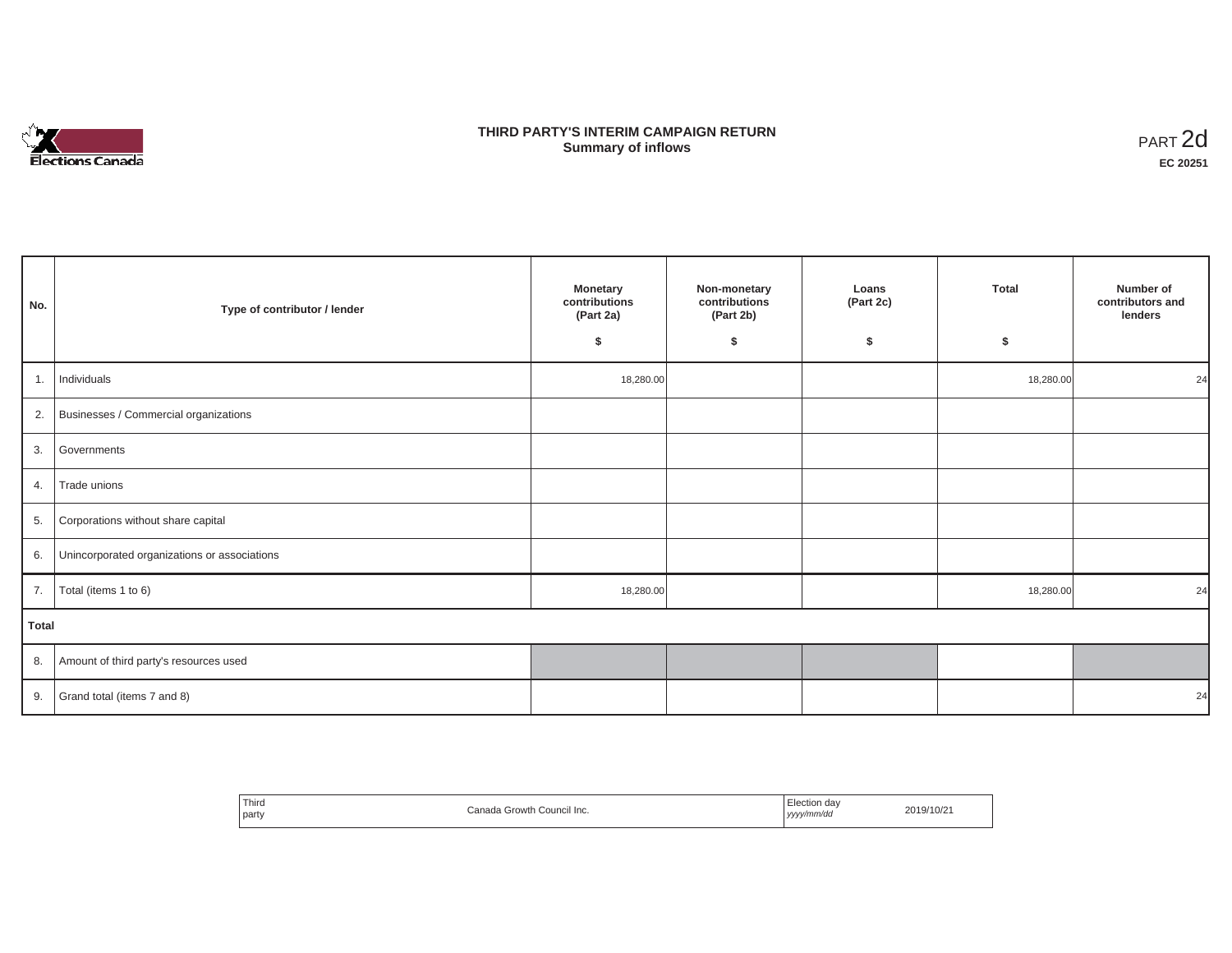

# **THIRD PARTY'S INTERIM CAMPAIGN RETURN Statement of expenses incurred for regulated activities that take place during the pre-election period**  *(Only applicable to a fixed-date general election)*

<code>PART $3$ a</code> **EC 20251**

| No. | Date<br>incurred<br>yyyy/mm/dd | <b>ED Code</b><br>(if applicable) | Supplier                                 | <b>Expense type</b> | <b>Expense</b><br>category                      | Expense<br>subcategory | <b>Starting date</b><br>of activity,<br>advertisemen<br>or survey<br>yyyy/mm/dd | <b>Ending date</b><br>of activity,<br>advertisement<br>or survey<br>yyyy/mm/dd | Place of activity or<br>advertisement        | <b>Expense amount</b><br>-S |
|-----|--------------------------------|-----------------------------------|------------------------------------------|---------------------|-------------------------------------------------|------------------------|---------------------------------------------------------------------------------|--------------------------------------------------------------------------------|----------------------------------------------|-----------------------------|
| 365 | 2019/09/10                     | 99-999                            | Mash Media                               | Partisan Activity   | Salaries, Wages & Consulting E Consulting Fees  |                        | 2019/09/01                                                                      | 2019/09/10                                                                     | <b>NATIONAL</b>                              | 1,293.72                    |
| 387 | 2019/09/10                     | 99-999                            | Dale Richardson Communications           | Partisan Activity   | Salaries, Wages & Consulting Ef Consulting Fees |                        | 2019/09/01                                                                      | 2019/09/10                                                                     | <b>NATIONAL</b>                              | 909.56                      |
| 389 | 2019/09/10                     | 46-013                            | Dale Richardson Communications           | Partisan Activity   | Salaries, Wages & Consulting Es Consulting Fees |                        | 2019/09/01                                                                      | 2019/09/10                                                                     | Winnipeg South                               | 50.53                       |
| 390 | 2019/09/10                     | 48-017                            | Dale Richardson Communications           | Partisan Activity   | Salaries, Wages & Consulting Es Consulting Fees |                        | 2019/09/01                                                                      | 2019/09/10                                                                     | <b>Edmonton Mill Woods</b>                   | 50.53                       |
| 391 | 2019/09/10                     | 47-009                            | Dale Richardson Communications           | Partisan Activity   | Salaries, Wages & Consulting En Consulting Fees |                        | 2019/09/01                                                                      | 2019/09/10                                                                     | Regina--Wascana                              | 50.53                       |
| 392 | 2019/09/10                     | 48-014                            | Dale Richardson Communications           | Partisan Activity   | Salaries, Wages & Consulting Es Consulting Fees |                        | 2019/09/01                                                                      | 2019/09/10                                                                     | <b>Edmonton Centre</b>                       | 50.53                       |
| 393 | 2019/09/10                     | 46-006                            | Dale Richardson Communications           | Partisan Activity   | Salaries, Wages & Consulting En Consulting Fees |                        | 2019/09/01                                                                      | 2019/09/10                                                                     | Kildonan--St. Paul                           | 50.53                       |
| 394 | 2019/09/10                     | 48-004                            | Dale Richardson Communications           | Partisan Activity   | Salaries, Wages & Consulting Es Consulting Fees |                        | 2019/09/01                                                                      | 2019/09/10                                                                     | Calgary Centre                               | 50.53                       |
| 401 | 2019/09/10                     | 99-999                            | Upstream Strategy Group Enterprises Inc. | Partisan Activity   | Salaries, Wages & Consulting E Consulting Fees  |                        | 2019/09/01                                                                      | 2019/09/10                                                                     | <b>NATIONAL</b>                              | 1,398.38                    |
| 403 | 2019/09/10                     | 35-043                            | Upstream Strategy Group Enterprises Inc. | Partisan Activity   | Salaries, Wages & Consulting Es Consulting Fees |                        | 2019/09/01                                                                      | 2019/09/10                                                                     | King--Vaughan                                | 35.86                       |
| 404 | 2019/09/10                     | 35-015                            | Upstream Strategy Group Enterprises Inc. | Partisan Activity   | Salaries, Wages & Consulting Ef Consulting Fees |                        | 2019/09/01                                                                      | 2019/09/10                                                                     | Burlington                                   | 35.86                       |
| 405 | 2019/09/10                     | 35-084                            | Upstream Strategy Group Enterprises Inc. | Partisan Activity   | Salaries, Wages & Consulting Es Consulting Fees |                        | 2019/09/01                                                                      | 2019/09/10                                                                     | Peterborough--Kawartha                       | 35.86                       |
| 406 | 2019/09/10                     | 35-118                            | Upstream Strategy Group Enterprises Inc. | Partisan Activity   | Salaries, Wages & Consulting E Consulting Fees  |                        | 2019/09/01                                                                      | 2019/09/10                                                                     | York Centre                                  | 35.86                       |
| 407 | 2019/09/10                     | 35-085                            | Upstream Strategy Group Enterprises Inc. | Partisan Activity   | Salaries, Wages & Consulting Ef Consulting Fees |                        | 2019/09/01                                                                      | 2019/09/10                                                                     | Pickering--Uxbridge                          | 35.86                       |
| 408 | 2019/09/10                     | 35-001                            | Upstream Strategy Group Enterprises Inc. | Partisan Activity   | Salaries, Wages & Consulting Es Consulting Fees |                        | 2019/09/01                                                                      | 2019/09/10                                                                     | Ajax                                         | 35.86                       |
| 409 | 2019/09/10                     | 35-041                            | Upstream Strategy Group Enterprises Inc. | Partisan Activity   | Salaries, Wages & Consulting Es Consulting Fees |                        | 2019/09/01                                                                      | 2019/09/10                                                                     | Kanata--Carleton                             | 35.86                       |
| 410 | 2019/09/10                     | 35-016                            | Upstream Strategy Group Enterprises Inc. | Partisan Activity   | Salaries, Wages & Consulting Es Consulting Fees |                        | 2019/09/01                                                                      | 2019/09/10                                                                     | Cambridge                                    | 35.86                       |
|     |                                |                                   |                                          |                     |                                                 |                        |                                                                                 |                                                                                | Totals carried forward from previous page \$ |                             |
|     |                                |                                   |                                          |                     |                                                 |                        |                                                                                 |                                                                                | Total \$                                     |                             |

| ' Third<br>Council Inc.<br>  party | 110/2<br>,,,,, | Page |
|------------------------------------|----------------|------|
|------------------------------------|----------------|------|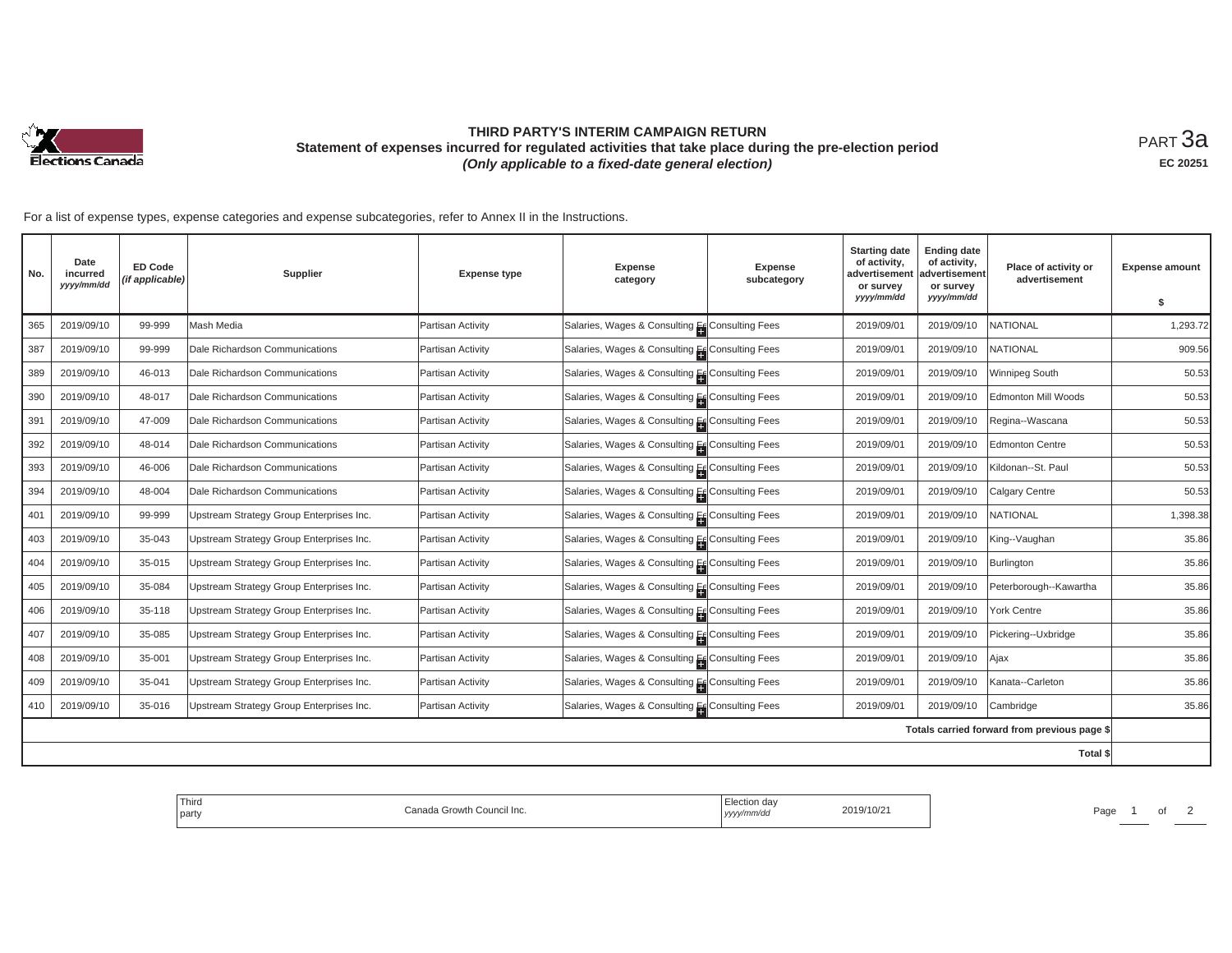

# **THIRD PARTY'S INTERIM CAMPAIGN RETURN Statement of expenses incurred for regulated activities that take place during the pre-election period**  *(Only applicable to a fixed-date general election)*

<code>PART $3$ a</code> **EC 20251**

| No. | Date<br>incurred<br>yyyy/mm/dd | <b>ED Code</b><br>(if applicable) | Supplier                                 | <b>Expense type</b> | Expense<br>category                             | Expense<br>subcategory | <b>Starting date</b><br>of activity,<br>advertisement<br>or survey<br>yyyy/mm/dd | <b>Ending date</b><br>of activity,<br>advertisement<br>or survey<br>yyyy/mm/dd | Place of activity or<br>advertisement        | <b>Expense amount</b><br>\$ |
|-----|--------------------------------|-----------------------------------|------------------------------------------|---------------------|-------------------------------------------------|------------------------|----------------------------------------------------------------------------------|--------------------------------------------------------------------------------|----------------------------------------------|-----------------------------|
| 411 | 2019/09/10                     | 35-006                            | Upstream Strategy Group Enterprises Inc. | Partisan Activity   | Salaries, Wages & Consulting El Consulting Fees |                        | 2019/09/01                                                                       | 2019/09/10                                                                     | Bay of Quinte                                | 35.86                       |
| 412 | 2019/09/10                     | 35-071                            | Upstream Strategy Group Enterprises Inc. | Partisan Activity   | Salaries, Wages & Consulting Es Consulting Fees |                        | 2019/09/01                                                                       | 2019/09/10                                                                     | Northumberland--Peterboro                    | 35.86                       |
| 413 | 2019/09/10                     | 35-039                            | Upstream Strategy Group Enterprises Inc. | Partisan Activity   | Salaries, Wages & Consulting Es Consulting Fees |                        | 2019/09/01                                                                       | 2019/09/10                                                                     | Hastings--Lennox and Addi                    | 35.86                       |
| 414 | 2019/09/10                     | 35-061                            | Upstream Strategy Group Enterprises Inc. | Partisan Activity   | Salaries, Wages & Consulting Es Consulting Fees |                        | 2019/09/01                                                                       | 2019/09/10                                                                     | Mississauga--Lakeshore                       | 35.86                       |
| 415 | 2019/09/10                     | 35-064                            | Upstream Strategy Group Enterprises Inc. | Partisan Activity   | Salaries, Wages & Consulting El Consulting Fees |                        | 2019/09/01                                                                       | 2019/09/10                                                                     | Nepean                                       | 35.86                       |
|     |                                |                                   |                                          |                     |                                                 |                        |                                                                                  |                                                                                |                                              |                             |
|     |                                |                                   |                                          |                     |                                                 |                        |                                                                                  |                                                                                |                                              |                             |
|     |                                |                                   |                                          |                     |                                                 |                        |                                                                                  |                                                                                |                                              |                             |
|     |                                |                                   |                                          |                     |                                                 |                        |                                                                                  |                                                                                |                                              |                             |
|     |                                |                                   |                                          |                     |                                                 |                        |                                                                                  |                                                                                |                                              |                             |
|     |                                |                                   |                                          |                     |                                                 |                        |                                                                                  |                                                                                |                                              |                             |
|     |                                |                                   |                                          |                     |                                                 |                        |                                                                                  |                                                                                |                                              |                             |
|     |                                |                                   |                                          |                     |                                                 |                        |                                                                                  |                                                                                |                                              |                             |
|     |                                |                                   |                                          |                     |                                                 |                        |                                                                                  |                                                                                |                                              |                             |
|     |                                |                                   |                                          |                     |                                                 |                        |                                                                                  |                                                                                |                                              |                             |
|     |                                |                                   |                                          |                     |                                                 |                        |                                                                                  |                                                                                |                                              |                             |
|     |                                |                                   |                                          |                     |                                                 |                        |                                                                                  |                                                                                |                                              |                             |
|     |                                |                                   |                                          |                     |                                                 |                        |                                                                                  |                                                                                | Totals carried forward from previous page \$ |                             |
|     |                                |                                   |                                          |                     |                                                 |                        |                                                                                  |                                                                                | Total \$                                     | 4,370.97                    |

| $-$<br>l hird<br>part | $\sim$<br>Growth Council Inc. | on dav<br>., n/tr<br>,,,,, | ، ا∪ا<br>$\sim$ $\sim$ $\sim$ $\sim$ $\sim$ $\sim$ | Page |  |
|-----------------------|-------------------------------|----------------------------|----------------------------------------------------|------|--|
|                       |                               |                            |                                                    |      |  |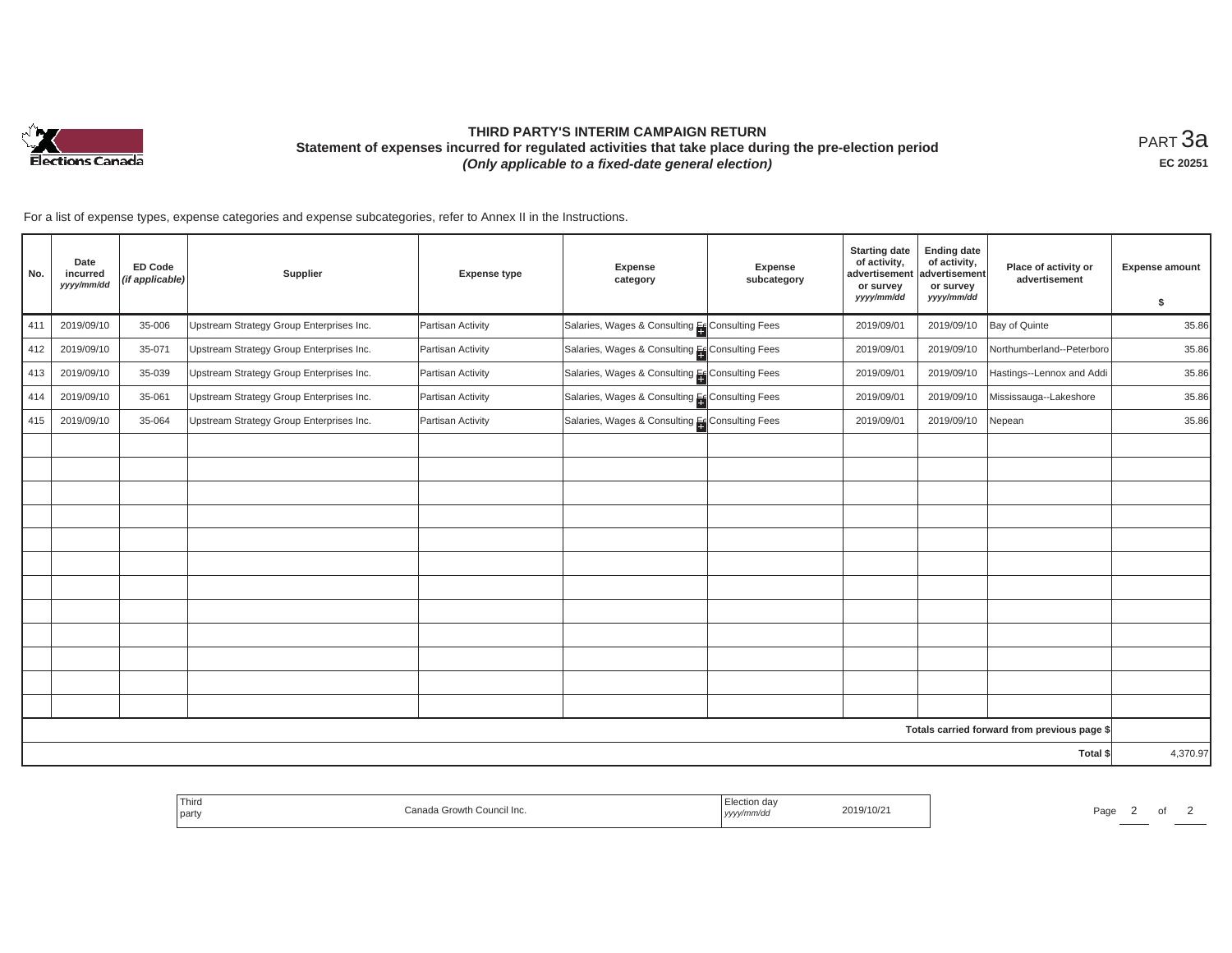

## **THIRD PARTY'S INTERIM CAMPAIGN RETURN Statement of expenses incurred for regulated activities that take place during the election period**<br>РАRТ  $3\mathrm{b}$

| No. | Date<br>incurred<br>yyyy/mm/dd | <b>ED Code</b><br>(if applicable) | <b>Supplier</b>        | <b>Expense type</b>         | Expense<br>category                             | Expense<br>subcategory | <b>Starting date</b><br>of activity,<br>advertisement<br>or survey<br>yyyy/mm/dd | <b>Ending date</b><br>of activity,<br>advertisement<br>or survey<br>yyyy/mm/dd | Place of activity or<br>advertisement        | <b>Expense amount</b><br>s. |
|-----|--------------------------------|-----------------------------------|------------------------|-----------------------------|-------------------------------------------------|------------------------|----------------------------------------------------------------------------------|--------------------------------------------------------------------------------|----------------------------------------------|-----------------------------|
|     |                                |                                   |                        |                             |                                                 |                        |                                                                                  |                                                                                |                                              |                             |
| 361 | 2019/10/04                     | 99-999                            | Globe and Mail         | <b>Election Advertising</b> | Advertising                                     | Content Boosting       | 2019/10/10                                                                       | 2019/10/10                                                                     | <b>NATIONAL</b>                              | 16,650.00                   |
| 362 | 2019/10/04                     | 99-999                            | Globe and Mail         | <b>Election Advertising</b> | Advertising                                     | <b>Print Media</b>     | 2019/10/10                                                                       | 2019/10/10                                                                     | NATIONAL                                     | 31,500.00                   |
| 363 | 2019/10/07                     | 99-999                            | Postmedia Network Inc. | <b>Election Advertising</b> | Advertising                                     | Print Media            | 2019/10/10                                                                       | 2019/10/10                                                                     | NATIONAL                                     | 30,425.85                   |
| 364 | 2019/10/07                     | 99-999                            | Postmedia Network Inc. | <b>Election Advertising</b> | Advertising                                     | Content Boosting       | 2019/10/10                                                                       | 2019/10/10                                                                     | NATIONAL                                     | 5,250.00                    |
| 366 | 2019/09/30                     | 99-999                            | Mash Media             | Partisan Activity           | Salaries, Wages & Consulting Es Consulting Fees |                        | 2019/09/11                                                                       | 2019/09/30                                                                     | NATIONAL                                     | 2,591.28                    |
| 367 | 2019/09/30                     | 99-999                            | Mash Media             | Partisan Activity           | Office                                          | Website-Hosting        | 2019/10/10                                                                       | 2019/10/10                                                                     | NATIONAL                                     | 36.77                       |
| 368 | 2019/10/13                     | 46-013                            | Facebook               | <b>Election Advertising</b> | Advertising                                     | Content Boosting       | 2019/10/01                                                                       | 2019/10/13                                                                     | Winnipeg South                               | 368.18                      |
| 369 | 2019/10/13                     | 48-017                            | Facebook               | <b>Election Advertising</b> | Advertising                                     | Content Boosting       | 2019/10/01                                                                       | 2019/10/13                                                                     | Edmonton Mill Woods                          | 371.05                      |
| 370 | 2019/10/13                     | 47-009                            | Facebook               | <b>Election Advertising</b> | Advertising                                     | Content Boosting       | 2019/10/01                                                                       | 2019/10/13                                                                     | Regina--Wascana                              | 623.44                      |
| 371 | 2019/10/13                     | 48-014                            | Facebook               | <b>Election Advertising</b> | Advertising                                     | Content Boosting       | 2019/10/01                                                                       | 2019/10/13                                                                     | Edmonton Centre                              | 379.86                      |
| 372 | 2019/10/13                     | 46-006                            | Facebook               | <b>Election Advertising</b> | Advertising                                     | Content Boosting       | 2019/10/01                                                                       | 2019/10/13                                                                     | Kildonan--St. Paul                           | 367.98                      |
| 373 | 2019/10/13                     | 48-004                            | Facebook               | <b>Election Advertising</b> | Advertising                                     | Content Boosting       | 2019/10/01                                                                       | 2019/10/13                                                                     | Calgary Centre                               | 526.31                      |
| 374 | 2019/10/13                     | 35-043                            | Facebook               | <b>Election Advertising</b> | Advertising                                     | Content Boosting       | 2019/10/01                                                                       | 2019/10/13                                                                     | King--Vaughan                                | 675.27                      |
| 375 | 2019/10/13                     | 35-015                            | Facebook               | Election Advertising        | Advertising                                     | Content Boosting       | 2019/10/01                                                                       | 2019/10/13                                                                     | Burlington                                   | 662.75                      |
| 376 | 2019/10/13                     | 35-084                            | Facebook               | <b>Election Advertising</b> | Advertising                                     | Content Boosting       | 2019/10/01                                                                       | 2019/10/13                                                                     | Peterborough--Kawartha                       | 292.15                      |
| 377 | 2019/10/13                     | 35-118                            | Facebook               | <b>Election Advertising</b> | Advertising                                     | Content Boosting       | 2019/10/01                                                                       | 2019/10/13                                                                     | <b>York Centre</b>                           | 967.07                      |
| 378 | 2019/10/13                     | 35-085                            | Facebook               | <b>Election Advertising</b> | Advertising                                     | Content Boosting       | 2019/10/01                                                                       | 2019/10/13                                                                     | Pickering--Uxbridge                          | 287.61                      |
|     |                                |                                   |                        |                             |                                                 |                        |                                                                                  |                                                                                | Totals carried forward from previous page \$ |                             |
|     |                                |                                   |                        |                             |                                                 |                        |                                                                                  |                                                                                | Total \$                                     | 102,077.52                  |

| Third<br><b>Darty</b> | › Council Inc.<br>Canada Growth | Election day<br>  yyyy/mm/aa | 2019/10/2 | Page |  |  |  |
|-----------------------|---------------------------------|------------------------------|-----------|------|--|--|--|
|-----------------------|---------------------------------|------------------------------|-----------|------|--|--|--|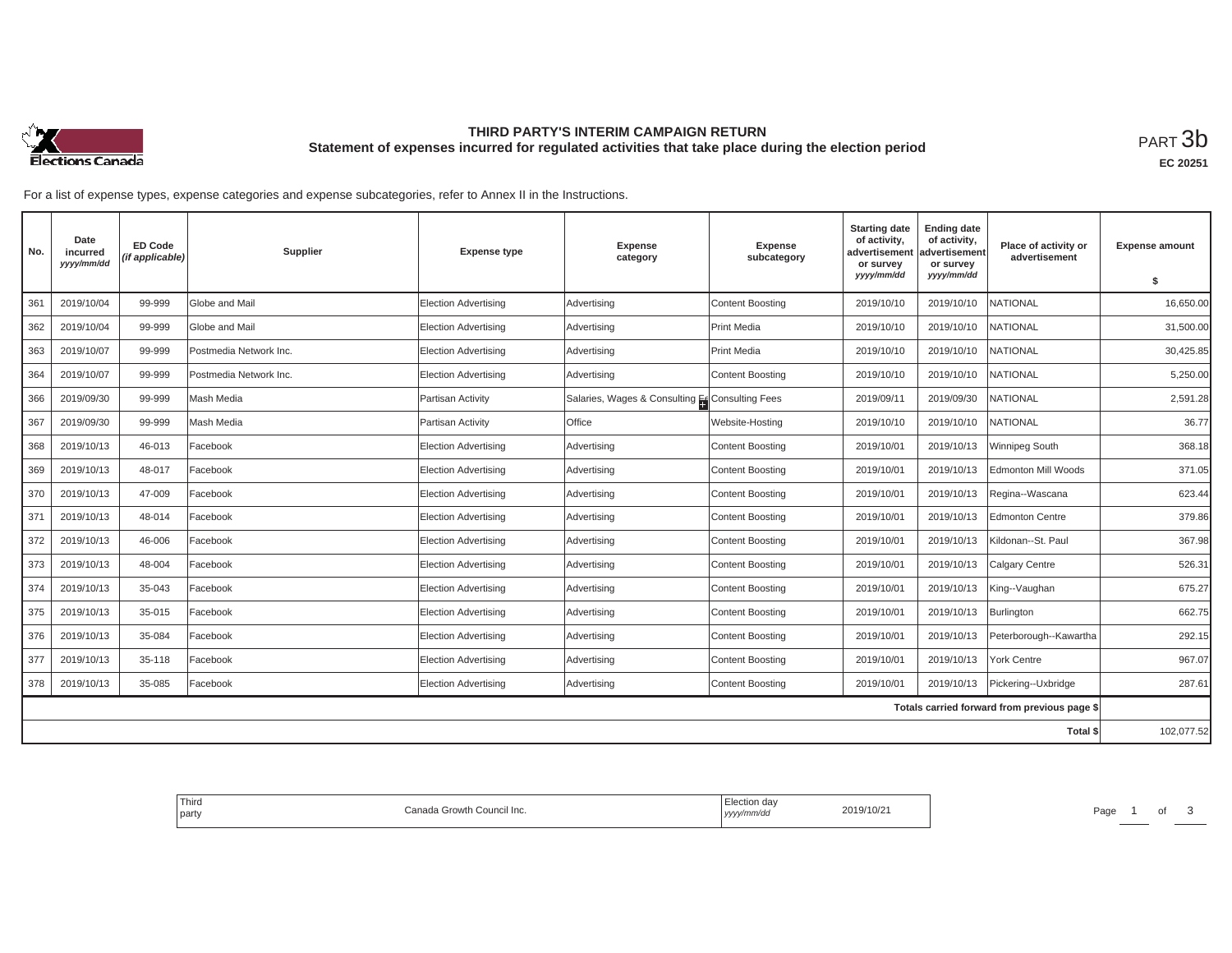

## **THIRD PARTY'S INTERIM CAMPAIGN RETURN Statement of expenses incurred for regulated activities that take place during the election period**<br>РАRТ  $3\mathrm{b}$

**EC 20251**

| No.                                          | Date<br>incurred<br>yyyy/mm/dd | <b>ED Code</b><br>(if applicable) | Supplier                                 | <b>Expense type</b>         | <b>Expense</b><br>category                      | <b>Expense</b><br>subcategory | <b>Starting date</b><br>of activity,<br>advertisement<br>or survey | <b>Ending date</b><br>of activity,<br>advertisement<br>or survey | Place of activity or<br>advertisement | <b>Expense amount</b> |
|----------------------------------------------|--------------------------------|-----------------------------------|------------------------------------------|-----------------------------|-------------------------------------------------|-------------------------------|--------------------------------------------------------------------|------------------------------------------------------------------|---------------------------------------|-----------------------|
|                                              |                                |                                   |                                          |                             |                                                 |                               | yyyy/mm/dd                                                         | yyyy/mm/dd                                                       |                                       | \$                    |
| 379                                          | 2019/10/13                     | 35-001                            | Facebook                                 | <b>Election Advertising</b> | Advertising                                     | <b>Content Boosting</b>       | 2019/10/01                                                         | 2019/10/13                                                       | Ajax                                  | 680.58                |
| 380                                          | 2019/10/13                     | 35-041                            | Facebook                                 | <b>Election Advertising</b> | Advertising                                     | Content Boosting              | 2019/10/01                                                         | 2019/10/13                                                       | Kanata--Carleton                      | 673.19                |
| 381                                          | 2019/10/13                     | 35-016                            | Facebook                                 | <b>Election Advertising</b> | Advertising                                     | Content Boosting              | 2019/10/01                                                         | 2019/10/13                                                       | Cambridge                             | 675.26                |
| 382                                          | 2019/10/13                     | 35-006                            | Facebook                                 | <b>Election Advertising</b> | Advertising                                     | <b>Content Boosting</b>       | 2019/10/01                                                         | 2019/10/13                                                       | Bay of Quinte                         | 287.59                |
| 383                                          | 2019/10/13                     | 35-071                            | Facebook                                 | <b>Election Advertising</b> | Advertising                                     | <b>Content Boosting</b>       | 2019/10/01                                                         | 2019/10/13                                                       | Northumberland--Peterb                | 287.10                |
| 384                                          | 2019/10/13                     | 35-039                            | Facebook                                 | <b>Election Advertising</b> | Advertising                                     | Content Boosting              | 2019/10/01                                                         | 2019/10/13                                                       | Hastings--Lennox and A                | 287.09                |
| 385                                          | 2019/10/13                     | 35-061                            | Facebook                                 | <b>Election Advertising</b> | Advertising                                     | <b>Content Boosting</b>       | 2019/10/01                                                         | 2019/10/13                                                       | Mississauga--Lakeshore                | 674.12                |
| 386                                          | 2019/10/13                     | 35-064                            | Facebook                                 | <b>Election Advertising</b> | Advertising                                     | <b>Content Boosting</b>       | 2019/10/01                                                         | 2019/10/13                                                       | Nepean                                | 289.27                |
| 388                                          | 2019/09/30                     | 99-999                            | Dale Richardson Communications           | Partisan Activity           | Salaries, Wages & Consulting Ec Consulting Fees |                               | 2019/09/11                                                         | 2019/09/30                                                       | NATIONAL                              | 1,846.69              |
| 395                                          | 2019/09/30                     | 46-013                            | Dale Richardson Communications           | Partisan Activity           | Salaries, Wages & Consulting Ec Consulting Fees |                               | 2019/09/11                                                         | 2019/09/30                                                       | Winnipeg South                        | 102.59                |
| 396                                          | 2019/09/30                     | 48-017                            | Dale Richardson Communications           | Partisan Activity           | Salaries, Wages & Consulting Es Consulting Fees |                               | 2019/09/11                                                         | 2019/09/30                                                       | Edmonton Mill Woods                   | 102.59                |
| 397                                          | 2019/09/30                     | 47-009                            | Dale Richardson Communications           | Partisan Activity           | Salaries, Wages & Consulting Es Consulting Fees |                               | 2019/09/11                                                         | 2019/09/30                                                       | Regina--Wascana                       | 102.59                |
| 398                                          | 2019/09/30                     | 48-014                            | Dale Richardson Communications           | Partisan Activity           | Salaries, Wages & Consulting Ec Consulting Fees |                               | 2019/09/11                                                         | 2019/09/30                                                       | <b>Edmonton Centre</b>                | 102.59                |
| 399                                          | 2019/09/30                     | 46-006                            | Dale Richardson Communications           | Partisan Activity           | Salaries, Wages & Consulting Ec Consulting Fees |                               | 2019/09/11                                                         | 2019/09/30                                                       | Kildonan--St. Paul                    | 102.59                |
| 400                                          | 2019/09/30                     | 48-004                            | Dale Richardson Communications           | Partisan Activity           | Salaries, Wages & Consulting Es Consulting Fees |                               | 2019/09/11                                                         | 2019/09/30                                                       | Calgary Centre                        | 102.59                |
| 402                                          | 2019/09/30                     | 99-999                            | Upstream Strategy Group Enterprises Inc. | Partisan Activity           | Salaries, Wages & Consulting Es Consulting Fees |                               | 2019/09/11                                                         | 2019/09/30                                                       | <b>NATIONAL</b>                       | 2,839.12              |
| 416                                          | 2019/09/30                     | 35-043                            | Upstream Strategy Group Enterprises Inc. | Partisan Activity           | Salaries, Wages & Consulting Ec Consulting Fees |                               | 2019/09/11                                                         | 2019/09/30                                                       | King--Vaughan                         | 72.80                 |
| Totals carried forward from previous page \$ |                                |                                   |                                          |                             |                                                 |                               |                                                                    |                                                                  |                                       |                       |
|                                              |                                |                                   |                                          |                             |                                                 |                               |                                                                    |                                                                  | Total \$                              |                       |

| Third<br>Canada Growth Council Inc.<br>party | Election day<br>2019/10/21<br>.<br>/mm/da<br>  УУУУ | Page |
|----------------------------------------------|-----------------------------------------------------|------|
|----------------------------------------------|-----------------------------------------------------|------|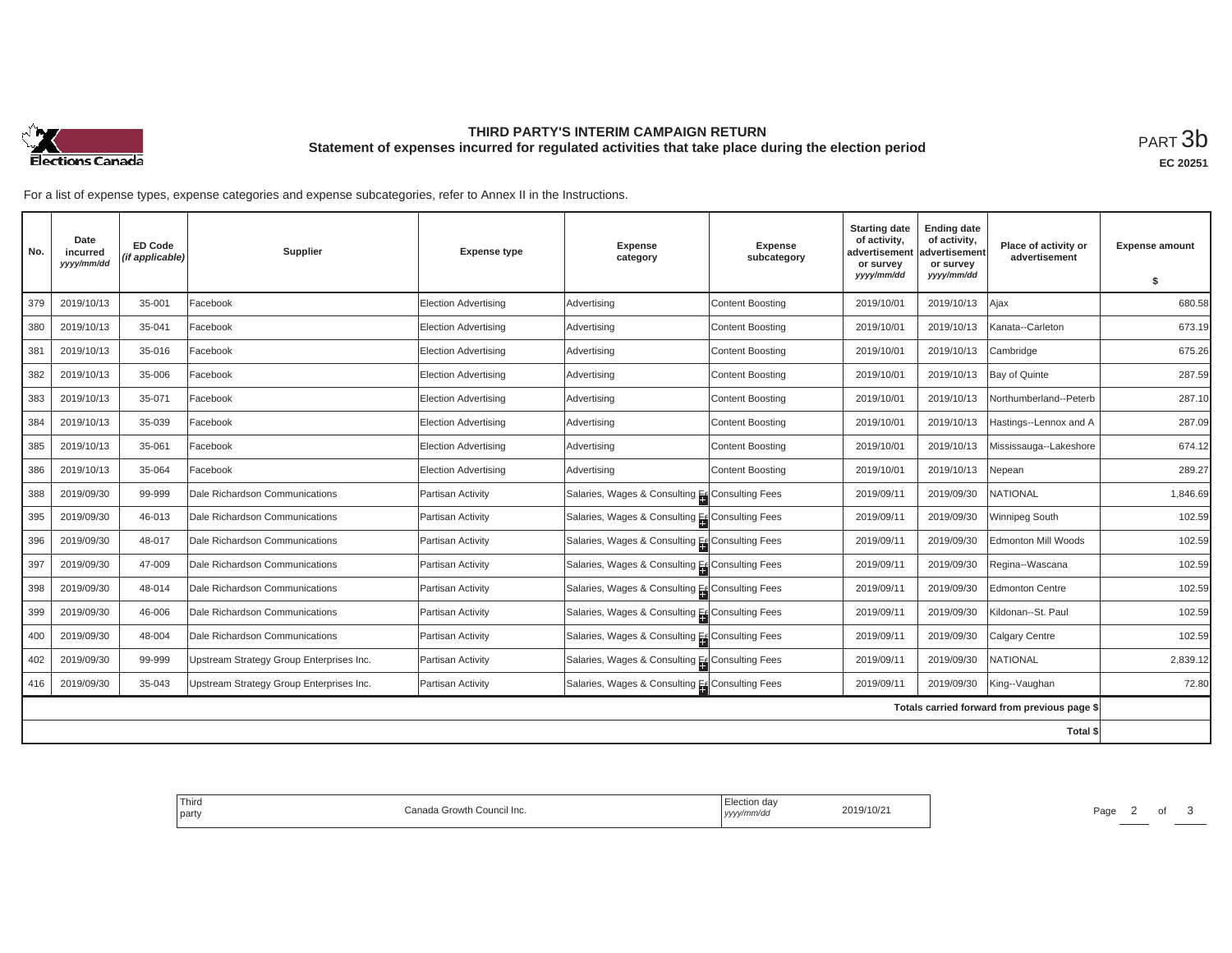

## **THIRD PARTY'S INTERIM CAMPAIGN RETURN Statement of expenses incurred for regulated activities that take place during the election period**<br>РАRТ  $3\mathrm{b}$

| No. | Date<br>incurred<br>yyyy/mm/dd | <b>ED Code</b><br>(if applicable) | Supplier                                 | <b>Expense type</b> | Expense<br>category                             | Expense<br>subcategory | <b>Starting date</b><br>of activity,<br>advertisemen<br>or survey | <b>Ending date</b><br>of activity,<br>advertisement<br>or survey | Place of activity or<br>advertisement        | <b>Expense amount</b> |
|-----|--------------------------------|-----------------------------------|------------------------------------------|---------------------|-------------------------------------------------|------------------------|-------------------------------------------------------------------|------------------------------------------------------------------|----------------------------------------------|-----------------------|
|     |                                |                                   |                                          |                     |                                                 |                        | yyyy/mm/dd                                                        | yyyy/mm/dd                                                       |                                              | s.                    |
| 417 | 2019/09/30                     | 35-015                            | Upstream Strategy Group Enterprises Inc. | Partisan Activity   | Salaries, Wages & Consulting Es Consulting Fees |                        | 2019/09/11                                                        | 2019/09/30                                                       | <b>Burlington</b>                            | 72.80                 |
| 418 | 2019/09/30                     | 35-084                            | Upstream Strategy Group Enterprises Inc. | Partisan Activity   | Salaries, Wages & Consulting Es Consulting Fees |                        | 2019/09/11                                                        | 2019/09/30                                                       | Peterborough--Kawartha                       | 72.80                 |
| 419 | 2019/09/30                     | 35-118                            | Upstream Strategy Group Enterprises Inc. | Partisan Activity   | Salaries, Wages & Consulting Es Consulting Fees |                        | 2019/09/11                                                        | 2019/09/30                                                       | York Centre                                  | 72.80                 |
| 420 | 2019/09/30                     | 35-085                            | Upstream Strategy Group Enterprises Inc. | Partisan Activity   | Salaries, Wages & Consulting Es Consulting Fees |                        | 2019/09/11                                                        | 2019/09/30                                                       | Pickering--Uxbridge                          | 72.80                 |
| 421 | 2019/09/30                     | 35-001                            | Upstream Strategy Group Enterprises Inc. | Partisan Activity   | Salaries, Wages & Consulting Es Consulting Fees |                        | 2019/09/11                                                        | 2019/09/30                                                       | Ajax                                         | 72.80                 |
| 422 | 2019/09/30                     | 35-041                            | Upstream Strategy Group Enterprises Inc. | Partisan Activity   | Salaries, Wages & Consulting Ec Consulting Fees |                        | 2019/09/11                                                        | 2019/09/30                                                       | Kanata--Carleton                             | 72.80                 |
| 423 | 2019/09/30                     | 35-016                            | Upstream Strategy Group Enterprises Inc. | Partisan Activity   | Salaries, Wages & Consulting Es Consulting Fees |                        | 2019/09/11                                                        | 2019/09/30                                                       | Cambridge                                    | 72.80                 |
| 424 | 2019/09/30                     | 35-006                            | Upstream Strategy Group Enterprises Inc. | Partisan Activity   | Salaries, Wages & Consulting EcConsulting Fees  |                        | 2019/09/11                                                        | 2019/09/30                                                       | Bay of Quinte                                | 72.80                 |
| 425 | 2019/09/30                     | 35-071                            | Upstream Strategy Group Enterprises Inc. | Partisan Activity   | Salaries, Wages & Consulting Es Consulting Fees |                        | 2019/09/11                                                        | 2019/09/30                                                       | Northumberland--Peterb                       | 72.80                 |
| 426 | 2019/09/30                     | 35-039                            | Upstream Strategy Group Enterprises Inc. | Partisan Activity   | Salaries, Wages & Consulting Es Consulting Fees |                        | 2019/09/11                                                        | 2019/09/30                                                       | Hastings--Lennox and Ai                      | 72.80                 |
| 427 | 2019/09/30                     | 35-061                            | Upstream Strategy Group Enterprises Inc. | Partisan Activity   | Salaries, Wages & Consulting Es Consulting Fees |                        | 2019/09/11                                                        | 2019/09/30                                                       | Mississauga--Lakeshore                       | 72.80                 |
| 428 | 2019/09/30                     | 35-064                            | Upstream Strategy Group Enterprises Inc. | Partisan Activity   | Salaries, Wages & Consulting Ec Consulting Fees |                        | 2019/09/11                                                        | 2019/09/30                                                       | Nepean                                       | 72.80                 |
|     |                                |                                   |                                          |                     |                                                 |                        |                                                                   |                                                                  |                                              |                       |
|     |                                |                                   |                                          |                     |                                                 |                        |                                                                   |                                                                  |                                              |                       |
|     |                                |                                   |                                          |                     |                                                 |                        |                                                                   |                                                                  |                                              |                       |
|     |                                |                                   |                                          |                     |                                                 |                        |                                                                   |                                                                  |                                              |                       |
|     |                                |                                   |                                          |                     |                                                 |                        |                                                                   |                                                                  |                                              |                       |
|     |                                |                                   |                                          |                     |                                                 |                        |                                                                   |                                                                  | Totals carried forward from previous page \$ |                       |
|     |                                |                                   |                                          |                     |                                                 |                        |                                                                   |                                                                  | Total \$                                     | 102,077.52            |

| $-1$<br>' Third<br>Council Inc.<br>nnn<br>. wth:<br>party<br>ا ہے۔ | $\sim$ $\sim$<br>2019/10/21<br>mmvuu<br>,,,,, | Page<br>. |
|--------------------------------------------------------------------|-----------------------------------------------|-----------|
|--------------------------------------------------------------------|-----------------------------------------------|-----------|